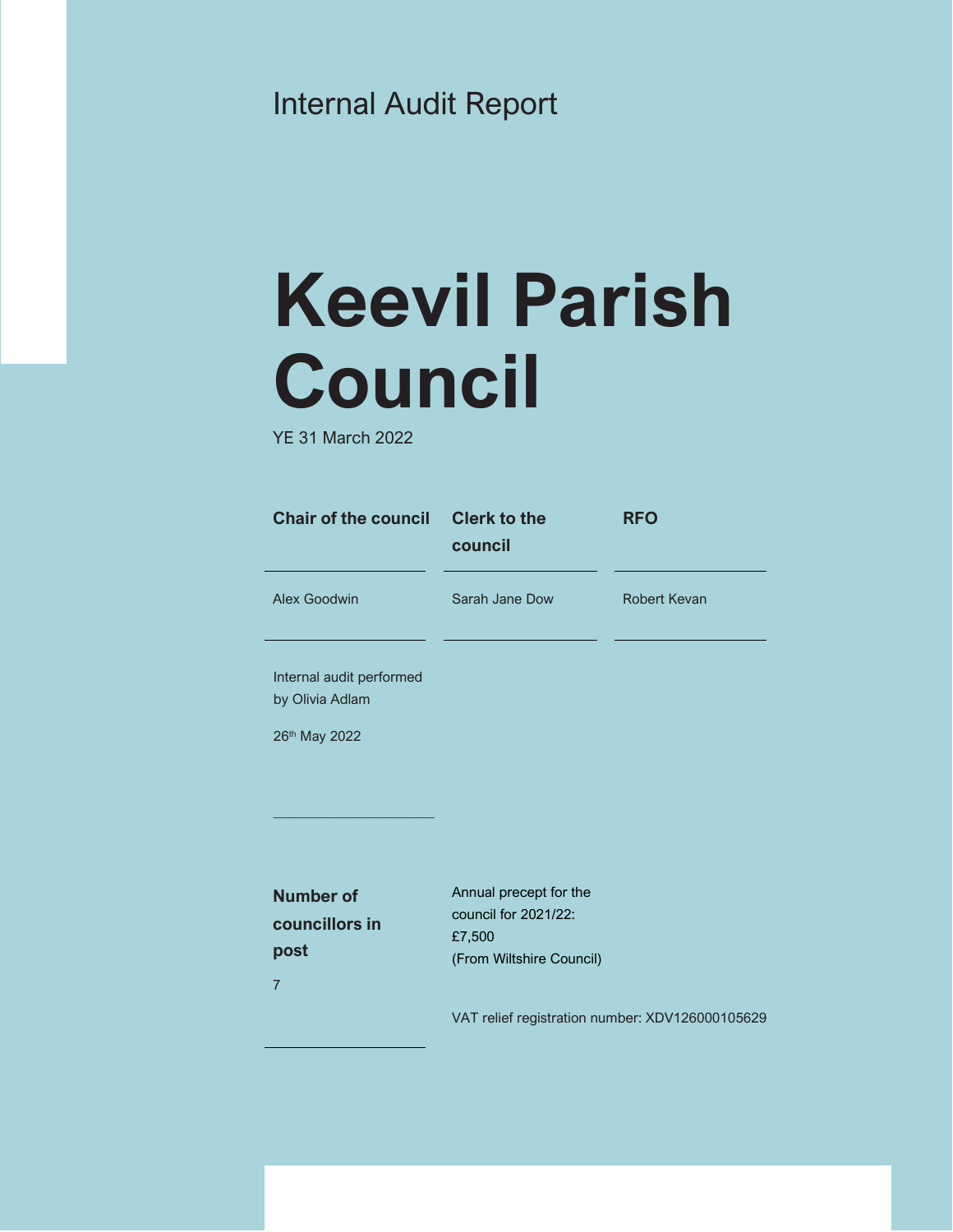The internal audit of Keevil Parish Council was carried out independently and based on the assessment of risk. I confirm that I, as the internal auditor, do not have any role within the council and that this report was carried out without bias.

There was a period of change for the council at the beginning of this assessed year, with the appointment of a new council. Throughout the year the standing Clerk and RFO have worked to improve the internal processes surrounding the accounting records of the council.

# A. Appropriate Accounting Records

A1. The financial records are maintained on excel and the ledgers have been kept up to date throughout the year. The RFO has reconciled the bank statements to the cash book and ensured there are sufficient funds in the current account throughout the year. Bank reconciliations are performed, at minimum, prior to every council meeting. An improvement on previous years where the cash book had been left in an overdrawn position. All payments from the account are made via cheque and a sample of transactions were sampled to ensure they were accounted for accurately. The financial reports for the year reconciled to the accounting records.

A2. As a result of the cashbook and bank being accurately reconciled at the year end, there is an accurate disclosure of the balances in the council's AGAR return.

### B. Financial regulations, documentation, and approvals

B1. Procedures in place ensure the council are conforming with financial regulations. The documentation reviewed during the audit showed sufficient approvals and authorisations and the sample reviewed was backed up with relevant documentation. Any payments made by the council were approved by 2 councillors and an accurate record maintained of all transactions.

B2. VAT reclaims were dealt with correctly and the accounting cashbook appropriately includes the VAT element of expenditure.

B3. The council does not currently acquire formal tenders or quotes. Given the small level of income/expenditure of the council this is deemed acceptable.

*Recommendation: Should expenditure levels change significantly, or the council incur a one-off large item of expense, it is recommended that a formal tender/quotation process be considered by the council.* 

# C. Risk Assessment

C1. The council's insurance cover adequately covers its operation and assets. The cover includes an 'all risk' extension.

C2. The internal controls carried out by the council were deemed effective and adequate for the size of the authority.

# D. Precept and Budgeting

D1. An annual budget was prepared, minuted and agreed by the council. Variances from actual to budget were recorded in the year end accounts. The budget covers the use of the annual precept received from Wiltshire Council.

D2. Expenditure is monitored throughout the year by the RFO to ensure sufficient funds remain in the treasury account at all times.

D3. The council has recognised its' need to improve their reserve position, but also acknowledged this is a mid/long term objective given the low level of annual precept it receives.

E. Income

E1. Income in the year was made up of annual precept from Wiltshire Council along with a low level of wayleave income. There is no VAT on the council's income.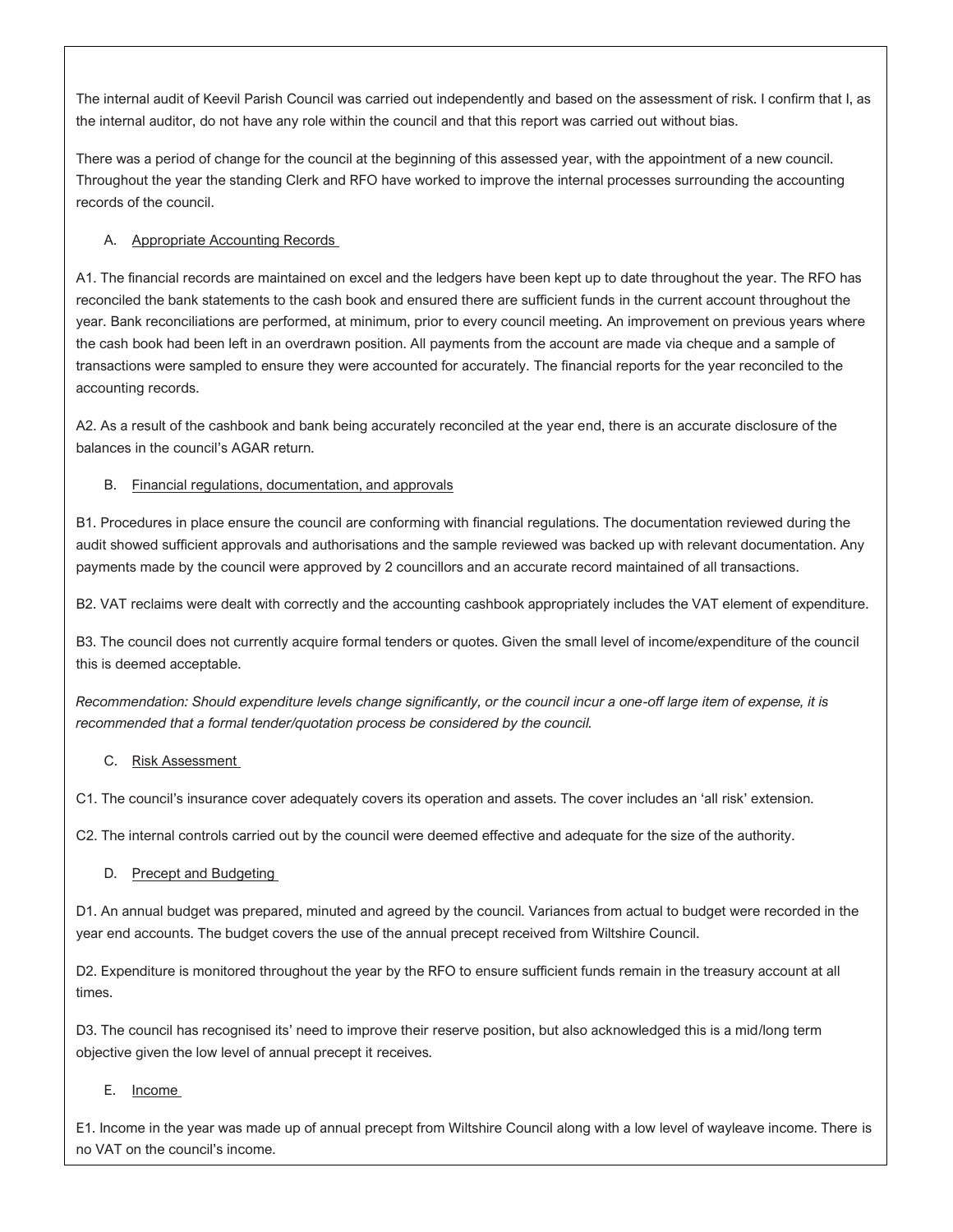E2. The precept income and wayleaves received are the council's only formal income streams. Any applications for third party grants are ad-hoc.

F. Petty Cash

F1. The council does not hold or use petty cash.

F2. Clerk/RFO expenditure is pre-approved and subject to standard the same authorisation and payment process as all other council expenditure and is made by cheque not cash.

G. Employees

G1. The clerk/RFO position is the only employee of the council. This position is currently vacant and is being covered, unpaid, by two councillors (Cllr Dow & Cllr Kevan)

G2. The clerk's salary is the only item included on the council payroll, which is managed by Keevil Accountancy, Julie Nellis.

G3. The internal audit confirmed the correct payroll records were held by the council, and the PAYE/NI also appropriately accounted for.

Recommendation: When the new Clerk/RFO is appointed, it is important the council obtains the correct tax code for them on the commencement of their employment.

#### H. Asset registers

H1. A detailed asset register is held and maintained by the council. It is updated routinely and reconciles opening values, plus any additions/disposals.

H2. The council has appropriate insurance cover for the assets included on the formal asset register held.

I. Bank reconciliations

I1. Bank reconciliations are prepared, at minimum, every 2 months before each council meeting and a register of expenditure is maintained and presented to the council for approval at meetings. The cheque register is included in the relevant meeting minutes.

#### J. Accounting statements

J1. The accounts are maintained on an income and expenditure basis using payments and receipts. These are reconciled to the council bank statements and agree also to the cashbook. Turnover remains significantly below £200,000.

J2. All items included in the expenditure sample tested were supported by invoices, authorised by 2 councillors per item and approved in line with the council's process.

J3. The bank reconciliation as at 31/03/2022 was confirmed as correct

K. Limited Assurance Review

K1. The income and expenditure of the council both fell below the £25,000 level.

K2. A limited assurance review was carried out for the 2020/21 AGAR.

# L. Transparency code

L1. The council maintains a free to access website with all the relevant information required.